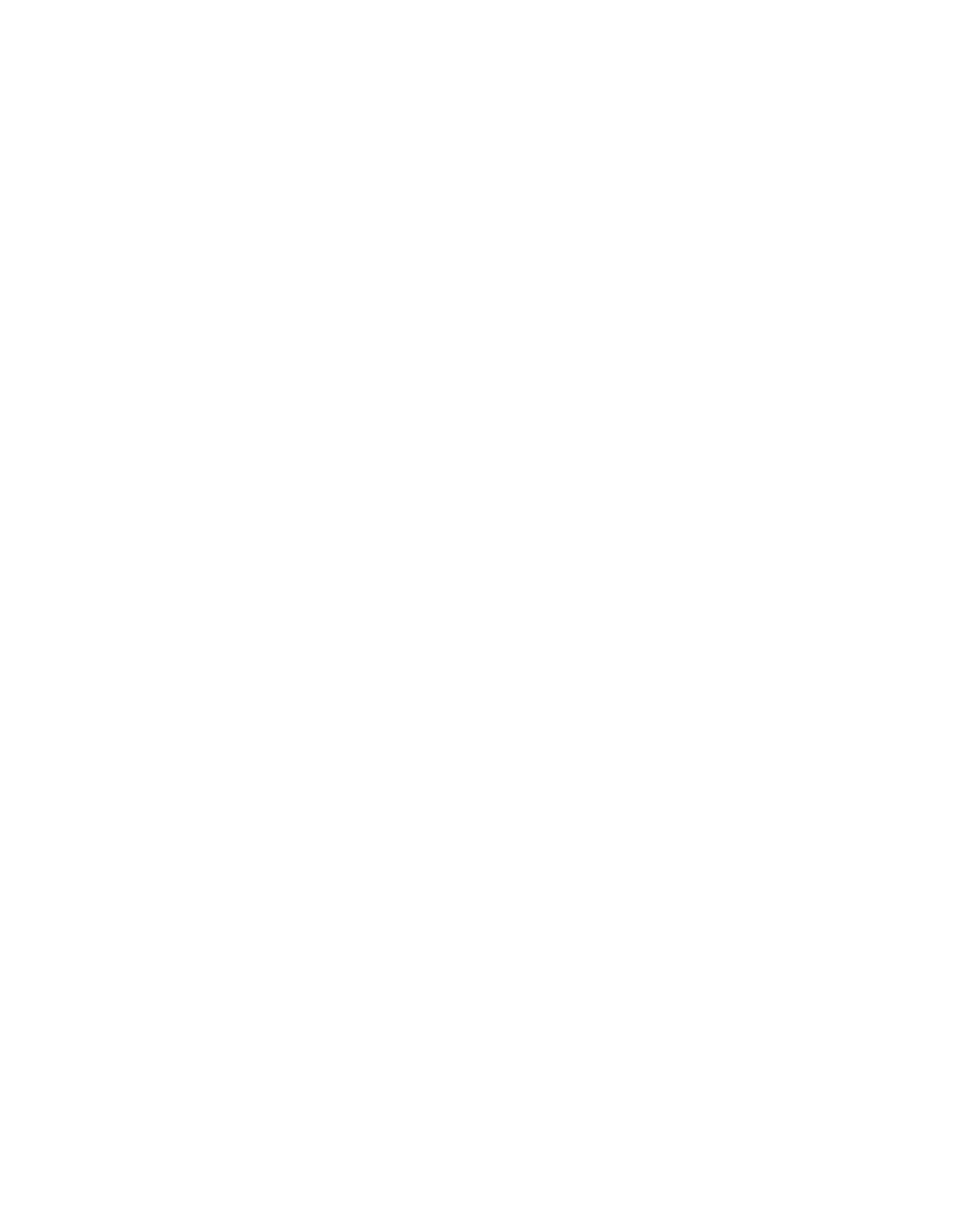| Document Number: PD-0071-A |                                                    |  |  |  |  |  |  |
|----------------------------|----------------------------------------------------|--|--|--|--|--|--|
| Title:                     | 3M <sup>TM</sup> Pak 50 Board-to-Board Connectors, |  |  |  |  |  |  |
| P50 Series Socket and Plug |                                                    |  |  |  |  |  |  |
|                            | Subject: P50 Series                                |  |  |  |  |  |  |

Issue Date:  $8-25-2009$ Supersedes: Initial Issue

Page:  $1$  of 6

## **Table of Contents**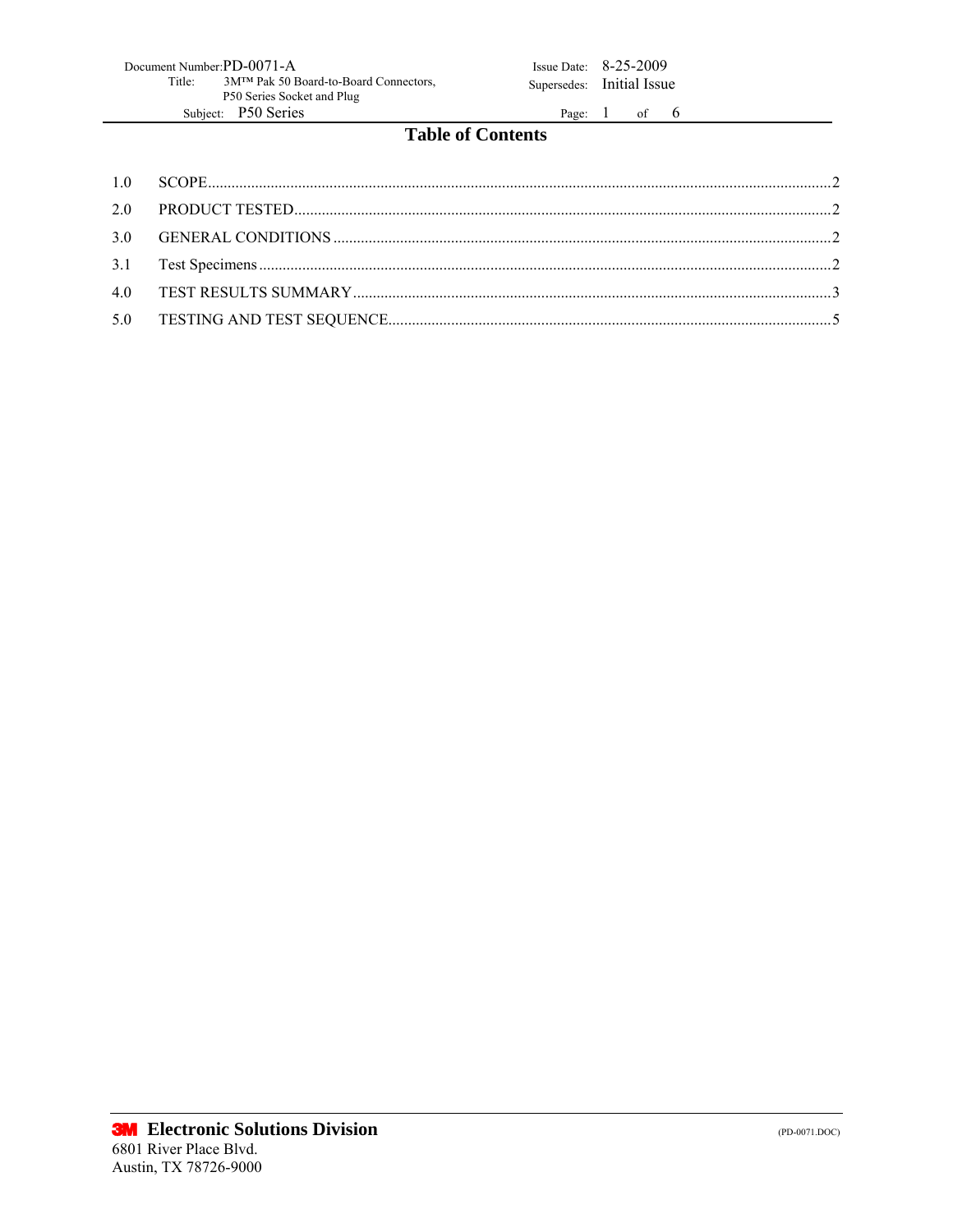| Document Number: PD-0071-A<br>Title:<br>3M <sup>TM</sup> Pak 50 Board-to-Board Connectors,<br>P50 Series Socket and Plug | Issue Date: $8-25-2009$<br>Supersedes: Initial Issue |  |  |
|--------------------------------------------------------------------------------------------------------------------------|------------------------------------------------------|--|--|
| Subject: P50 Series                                                                                                      | Page: $2$ of 6                                       |  |  |

#### 1.0 Scope

This data sheet summarizes test methods, test conditions and product performance for the 3M P50 Series Board-to-Board Connectors. The connectors are for Board-to-Board connection with two rows of ribbon style contacts at a 0.050" pitch. Connectors are available in straight, right angle, through hole, and SMT configurations.

#### 2.0 Product Tested

| Product:                     | P50 Socket                                                     |
|------------------------------|----------------------------------------------------------------|
| Product Number:              | Group $A - G1$ , $G3$ : P50-100S-S1-EA<br>$G3: P50-060S-S1-EA$ |
|                              | $G4: P50-060-080S-S1-EA$                                       |
|                              | I, II, IV: Contact Only                                        |
|                              | III, V: P50-100S-RR1-EA                                        |
| Related Specification Sheet: | TS-2046, TS-2047, TS-2052, TS-2051                             |
| Mating Product:              | P50L Plug                                                      |
| Mating Product Number:       | Group $A - G1.G3$ : P50-100P-S1-EA                             |
|                              | G3: P50-060P-S1-EA                                             |
|                              | $G4: P50-060-080P-S1-EA$                                       |
|                              | I, II, IV: Contact Only                                        |
|                              | II, V: P50-100P-RR1-EA                                         |

#### 3.0 General Conditions

#### 3.1 Test Specimens

The test specimens shall be strictly in compliance with the design, construction details and physical properties detailed in the relevant Technical Specification Sheet or Engineering Drawing.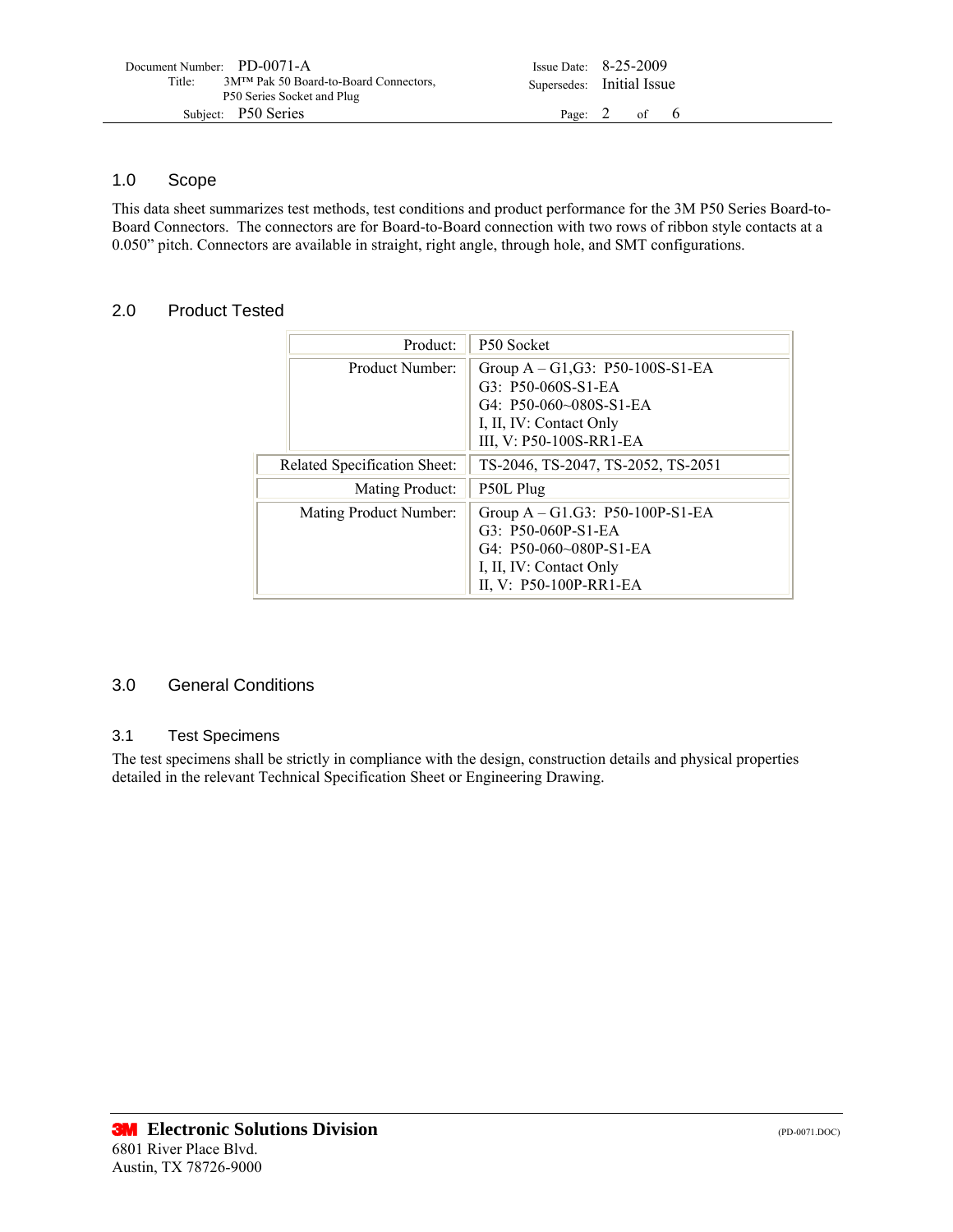| Document Number: PD-0071-A |                                       |
|----------------------------|---------------------------------------|
| Title:                     | 3M™ Pak 50 Board-to-Board Connectors, |
|                            | P50 Series Socket and Plug            |
|                            | Subject: P50 Series                   |

Issue Date: 8-25-2009 Supersedes: Initial Issue

Page:  $3$  of 6

### 4.0 Test Results Summary

| <b>Items</b>             |                                                            | Specification                                                                                                                                                         | <b>Test Method</b>                                                                                                                | <b>Results</b> |
|--------------------------|------------------------------------------------------------|-----------------------------------------------------------------------------------------------------------------------------------------------------------------------|-----------------------------------------------------------------------------------------------------------------------------------|----------------|
| General                  | Visual and Construction                                    | Conform to the design<br>drawings                                                                                                                                     | Visual Inspection                                                                                                                 | Pass           |
| <b>Electrical</b>        | Low Level Contact<br>Resistance (LLCR)                     | Max. R: $<$ 25 m $\Omega$                                                                                                                                             | 4 Wire Measurement<br>Current: 100mA DC                                                                                           | Pass           |
|                          | Dielectric Withstanding<br>Voltage (DWV)                   | No dielectric break down or<br>Acing                                                                                                                                  | Apply 650 VAC <sub>RMS</sub> Voltage for 1<br>minute between 2 adjacent<br>contacts                                               | Pass           |
|                          | Insulation Resistance (IR)                                 | $1000M\Omega$ Min                                                                                                                                                     | Apply 500V DC for 1 minute<br>between two adjacent contacts                                                                       | Pass           |
|                          | <b>Current Rating:</b><br>All Contacts in Series           | Temperature Rise: 40°C or<br>less<br>Results:<br>$0.5A = 13$ °C Temp. Rise<br>$0.8A = 23$ °C Temp Rise<br>$0.9A = 32$ °C Temp Rise<br>$1.0A = 40^{\circ}$ C Temp Rise | Ambient: 22°C                                                                                                                     | Pass           |
|                          | <b>Current Rating:</b><br>5 Contacts in Series             | Temperature Rise: 40°C or<br><i>less</i><br>Results:<br>$1.0A = 8$ °C Temp. Rise<br>$1.5A = 11$ °C Temp Rise<br>$1.8A = 29$ °C Temp Rise<br>$2.0A = 38$ °C Temp Rise  | Ambient: 22°C                                                                                                                     | Pass           |
|                          | <b>Current Rating:</b><br>1 Contacts                       | Temperature Rise: 40°C or<br>less<br>Results:<br>$1.0A = 4^{\circ}C$ Temp. Rise<br>$1.5A = 10^{\circ}$ C Temp Rise<br>$2.0A = 15^{\circ}$ C Temp Rise                 | Ambient: 22°C                                                                                                                     | Pass           |
| <b>Environmenta</b><br>ı | Humidity (Steady State)                                    | No damage or deformation<br>DWV: No Breakdown or<br>Arcing<br>LLCR: $25 \text{ mA}$ Max                                                                               | Humidity: 90~95% RH<br>Temerature: 40°C<br>Duration: 96 hours                                                                     | Pass           |
|                          | Life at Elevated Ambient<br>Temperature<br>(Thermal Aging) | LLCR: $40 \text{ m}\Omega$ Max<br>No damage or deformation                                                                                                            | Temperature: +85°C<br>Duration: 240 hours                                                                                         | Pass           |
|                          | Thermal Shock                                              | No damage or deformation<br>LLCR: $25 \text{ mA}$ Max<br>$(5 \text{ Cycles}, -55^{\circ} \text{C} \text{ to } +85^{\circ} \text{C})$                                  | 1. -55°C 30 min<br>$2. +25^{\circ}$ C 5 min<br>$3. +85^{\circ}$ C 30 min<br>4. $+25^{\circ}$ C 5 min<br>Repeat 1 - 4 for 5 Cycles | Pass           |
|                          | Salt Spray                                                 | No serious corrosion<br>LLCR: $25 \text{ mA}$ Max                                                                                                                     | Temperature: 35°C<br>Concentration: 5%<br>Duration: 48 hrs                                                                        | Pass           |
|                          | $H_2S$ Exposure                                            | No serious corrosion<br>LLCR: $25 \text{ m}\Omega$ Max                                                                                                                | Temperature: $40^{\circ}$ C<br>Concentration: 3 ppm<br>RH: 80%<br>Duration: 48 hrs                                                | Pass           |
|                          | $SO2$ Exposure                                             | No serious corrosion<br>LLCR: $25 \text{ m}\Omega$ Max                                                                                                                | Concentration: 10ppm<br>Temperature: 40°C<br>RH: 80%<br>Duration: 48 hrs                                                          | Pass           |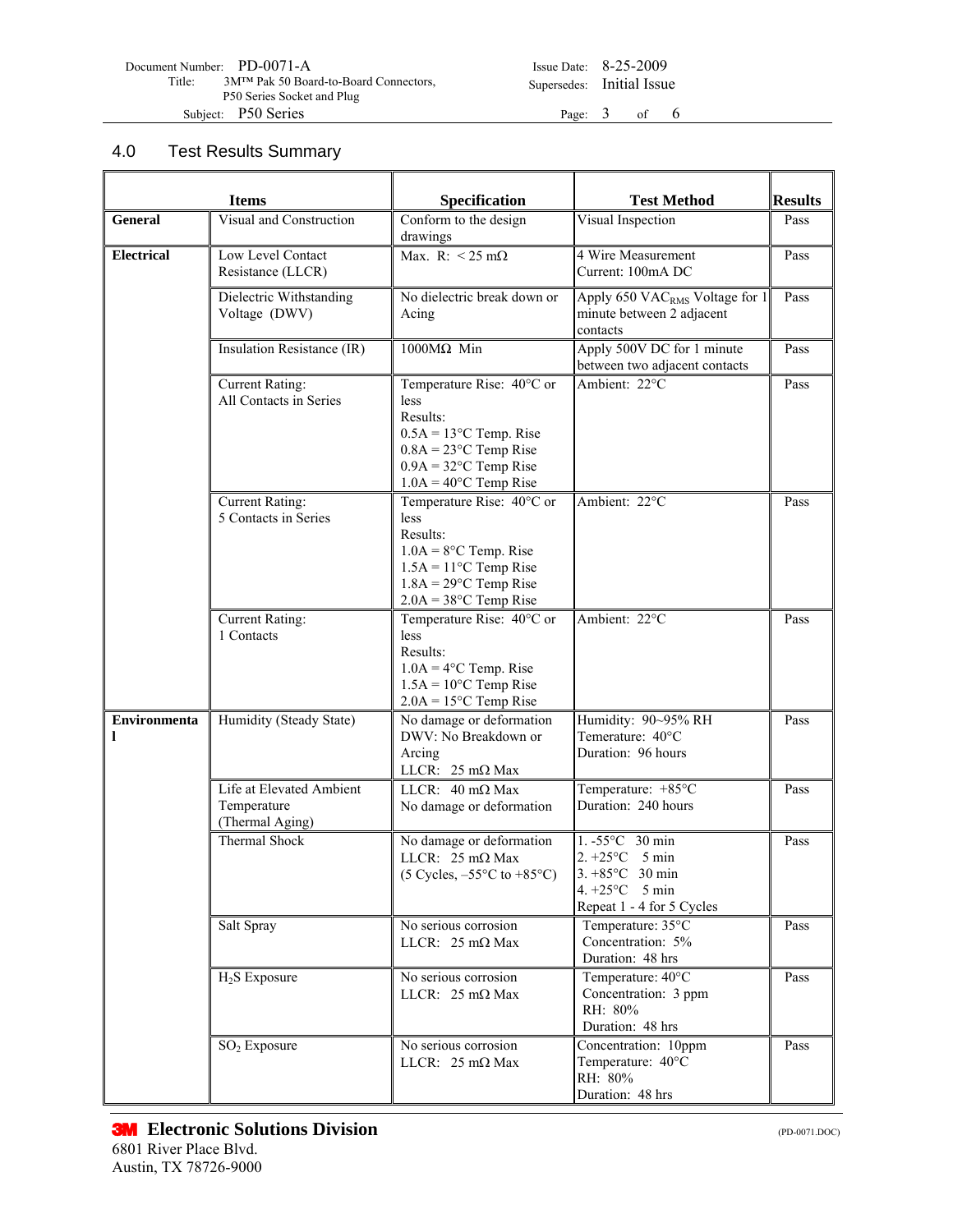| Document Number: PD-0071-A                      | Issue Date: $8-25-2009$   |  |  |
|-------------------------------------------------|---------------------------|--|--|
| 3M™ Pak 50 Board-to-Board Connectors,<br>Title: | Supersedes: Initial Issue |  |  |
| P50 Series Socket and Plug                      |                           |  |  |
| Subject: P50 Series                             | Page: $4$ of $6$          |  |  |

Issue Date: 8-25-2009 Supersedes: Initial Issue

| Mechanical | <b>Total Insertion Force</b>                  | Insertion Force: <93.1N<br>$(100 \text{pins})$                              | Measure with mating connectors                                                                                                                                                                                                                              | Pass |
|------------|-----------------------------------------------|-----------------------------------------------------------------------------|-------------------------------------------------------------------------------------------------------------------------------------------------------------------------------------------------------------------------------------------------------------|------|
|            |                                               | $< 0.931$ N per contact                                                     |                                                                                                                                                                                                                                                             |      |
|            | Withdrawl Forces<br>(Contact Retention Force) | Withdrawl Force:<br>$>19.6N(100 \text{pins})$<br>>19.6N per contact         | Measure with mating connectors                                                                                                                                                                                                                              | Pass |
|            | Durability (100 times)                        | No damage or deformation<br>LLCR: Max. R: $< 25 \text{m}\Omega$             | 100 insertion/withdrawl cycles at<br>400-600 cycles/hour                                                                                                                                                                                                    | Pass |
|            | Durability (500 times)                        | No damage or deformation<br>LLCR: Max. R: $< 25$ m $\Omega$                 | 500 insertion/withdrawl cycles at<br>1000 cycles/hour                                                                                                                                                                                                       | Pass |
|            | Vibration                                     | No damage or deformation<br>No electrical discontinuity ><br>$1 \mu \sec$   | Frequency: 10~55Hz<br>Amplitude: 1.52 mm<br>Sweep time: 1 min                                                                                                                                                                                               | Pass |
|            |                                               |                                                                             | 2 hours each in X, Y, and Z<br>directions with 100mA DC<br>applied to all contacts in series                                                                                                                                                                |      |
|            | Mechanical Shock                              | No damage or deformation<br>No electrical discontinuity ><br>$1 \mu \sec$   | Acceleration: $490 \text{m/s}^2$<br>Shock Mode: half sin wave<br>Duration: 11ms<br>3 Times each in X, Y, and Z and<br>opposite directions with 100mA<br>DC applied to all contacts in<br>series                                                             | Pass |
|            | Solderability (Wetting Time)                  | Zero cross time, 3s Max                                                     | 1) Precondition: 85°C, 65%RH,<br>168h<br>2) Dip into solder bath, 2 mm<br>depth, 20 mm/min. Eutectic:<br>235°C, Lead Free 245°C                                                                                                                             | Pass |
|            | Solderability (Wetted Area)                   | 95% minimum solder<br>coverage                                              | 1) Precondition: 85°C, 65%RH,<br>168h<br>2) Dip into solder bath, 2 mm<br>depth, 20 mm/min. Eutectic:<br>235°C, Lead Free 245°C                                                                                                                             | Pass |
|            | Solder Heat Resistance                        | No physical abnormalities<br>after test.<br>LLCR: Max. R: $<$ 25 m $\Omega$ | J-STD-020C, 260°C                                                                                                                                                                                                                                           | Pass |
|            | Solder Joint Reliability                      | Change in pull strength 50%<br>maximum                                      | 1) Precondition: 85°C, 65%RH,<br>168h<br>2) Reflow solder 3 sec: Eutectic:<br>235°C, Lead Free 245°C<br>3) Temperature Cycle -40°C to<br>+125 $\degree$ C, 30 min each extreme,<br>1000 cycles<br>4) Apply load at 5 mm/min on<br>initial and after cycling | Pass |
|            | Whisker Test                                  | No whiskers on Sn surface<br>using 100x magnification                       | 1) 60°C, 93% RH, 1000h<br>2) Ambient, 60 days                                                                                                                                                                                                               | Pass |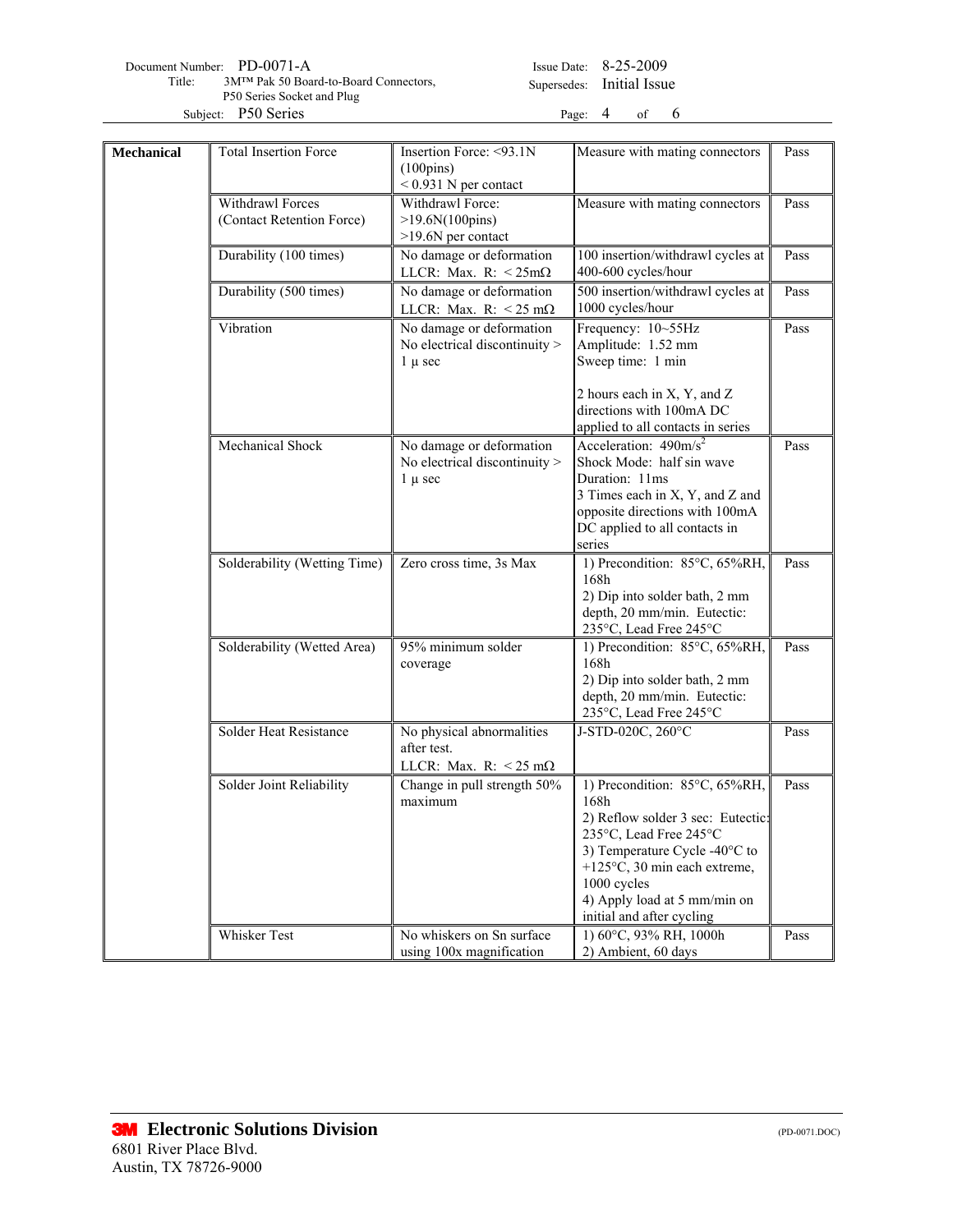| Document Number: PD-0071-A                        | Issue Date: $8-25-2009$   |  |  |
|---------------------------------------------------|---------------------------|--|--|
| 3M™ Pak 50 Board-to-Board Connectors,<br>Title:   | Supersedes: Initial Issue |  |  |
| P50 Series Socket and Plug<br>Subject: P50 Series | Page: $5$ of $6$          |  |  |

### **Testing**

Test methods are based upon common electronics industry test methods.

### 5.1 Test Sequence

Tests conducted according to the sequence outlined in the chart below.

| <b>Tests</b>                         |                |                |                |                | Sequence Group              |                |                |              |
|--------------------------------------|----------------|----------------|----------------|----------------|-----------------------------|----------------|----------------|--------------|
|                                      | A              | B              | C              | D              | E                           | F              | G              | Others*      |
| Visual and Construction              | 1              | 1              | 1              | 1              | 1                           |                |                |              |
| <b>Insulation Resistance</b>         | $\overline{2}$ | $\overline{2}$ |                |                |                             |                |                |              |
| Dielectric Withstanding Voltage      | 3              | 3,7            |                |                |                             |                |                |              |
| Low Level Contact Resistance         | $\overline{4}$ | 4,8            | 3,6            | 3,5            | 3,5                         | 3,5            |                |              |
| <b>Total Insertion Force</b>         | 5              |                |                |                |                             |                |                |              |
| <b>Total Withdrawl Force</b>         | 6              |                |                |                |                             |                |                |              |
| <b>Thermal Shock</b>                 | 7              |                |                |                |                             |                |                |              |
| Vibration                            | 8              |                |                |                |                             |                |                |              |
| Shock                                | 9              |                | $\overline{4}$ |                |                             |                |                |              |
| Humidity                             |                | 5              | 5              |                |                             |                |                |              |
| Durability (100 times)               |                | 6              | $\mathfrak{D}$ | $\mathfrak{D}$ | $\mathcal{D}_{\mathcal{L}}$ | $\overline{2}$ |                |              |
| Salt Spray                           |                | $\overline{7}$ |                |                |                             |                |                |              |
| SO2 Exposure                         |                |                |                | 4              |                             |                |                |              |
| H2S Exposure                         |                |                |                |                | 4                           |                |                |              |
| Life at Elevated Ambient Temperature |                |                |                |                |                             | $\overline{4}$ |                |              |
| <b>Contact Retention Force</b>       |                |                |                |                |                             |                | 1              |              |
| Durability (500 Times)               |                |                |                |                |                             |                | $\overline{c}$ |              |
| <b>Current Rating</b>                |                |                |                |                |                             |                | 3              |              |
| Total Insertion and Withdrawl Force  |                |                |                |                |                             |                | $\overline{4}$ |              |
| Solderability (Wetting time)         |                |                |                |                |                             |                |                | I            |
| Solderability (Wetting area)         |                |                |                |                |                             |                |                | $\mathbf{H}$ |
| Soldering Heat Resistance            |                |                |                |                |                             |                |                | Ш            |
| Solder Joint Reliability             |                |                |                |                |                             |                |                | IV           |
| <b>Whisker Test</b>                  |                |                |                |                |                             |                |                | V            |